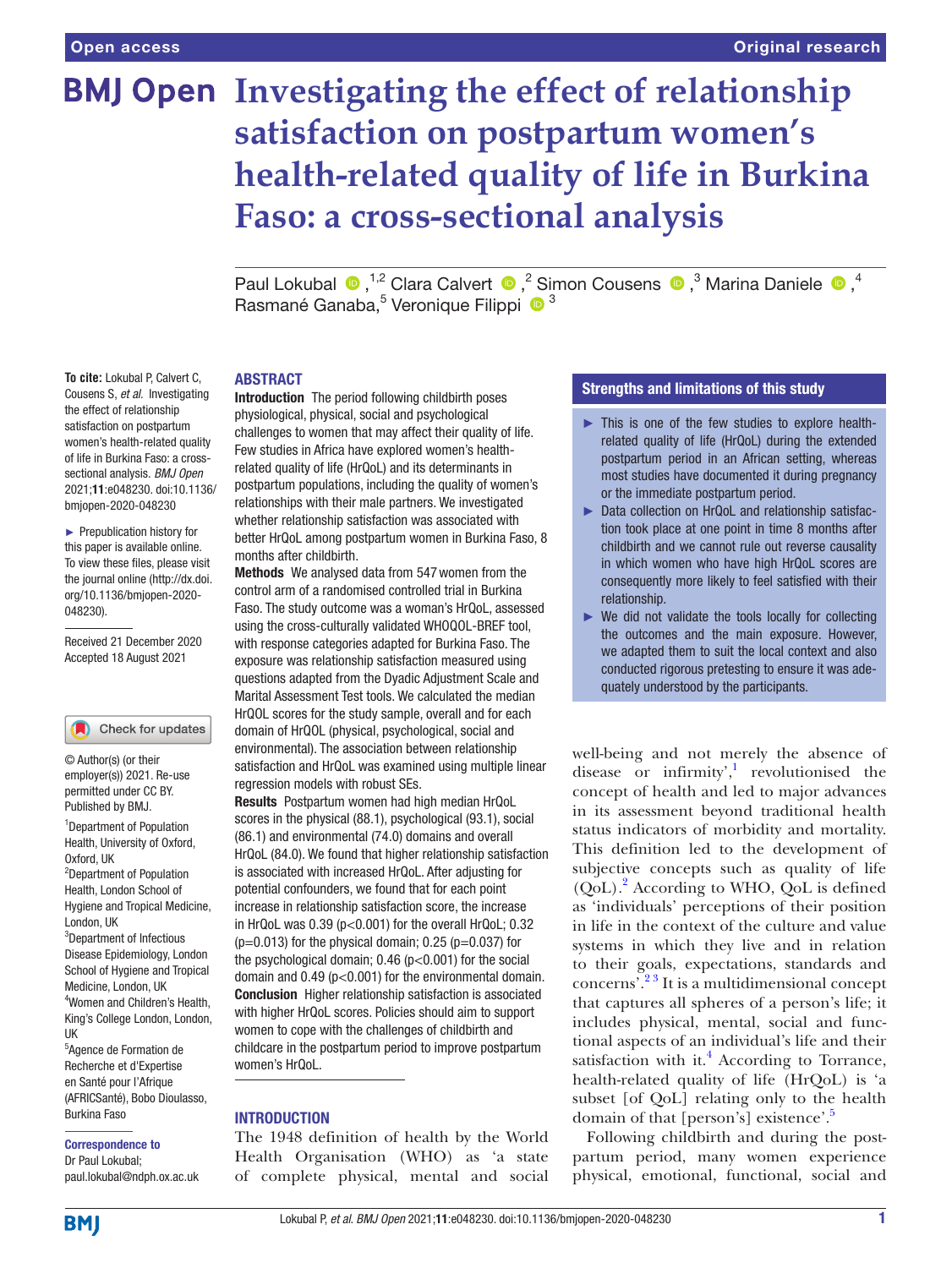psychological challenges that can affect their wellbeing. $6-10$  For example, one study of women 9–12 months post partum in the USA found that 69% of women experi-enced at least one physical symptom following childbirth,<sup>[7](#page-6-5)</sup> while another study conducted in Spain reported that 85% of women experienced fatigue 6weeks after child-birth.<sup>[8](#page-6-6)</sup> Some of these challenges are known to persist well beyond the traditional 6-week postpartum period and are associated with poor overall HrQoL among postpartum women. [7 11](#page-6-5)

The reasons for poor HrQoL noted among women in the postpartum period are complex and are likely to be driven by a range of different factors including, for example, clinical experiences (ie, if any complications occurred during delivery), and sociodemographic and economic characteristics.<sup>11–16</sup> There is a growing body of evidence pointing to the important role that relationship quality plays in HrQoL for women, including during pregnancy and in the postpartum period.<sup>[16–20](#page-7-0)</sup> The relationship between relationship satisfaction and QoL is complex and maybe reciprocal in which relationship satisfaction may influence or be influenced by  $\text{QoL.}^{21\bar{2}2}$  There are many possible mechanisms through which higher relationship quality may lead to improved HrQoL among postpartum women including existence of emotional connection between spouses which helps to protect against postpartum depression<sup>16 23</sup>; easier resolution of conflicts and sharing of childcare responsibilities,<sup>12</sup> and social, financial and emotional support from the male partner following childbirth and during the postnatal period.<sup>24 25</sup> There are only a few, generally small, studies that have directly examined the influence of relationship satisfaction on women's postpartum HrQoL. In these studies, spousal support,  $24\frac{25}{125}$  staying with the partner post partum<sup>26</sup> and women's marital satisfaction with their spouses,  $16-20$  are associated with higher HrQoL among postpartum women.

Improving maternal well-being is a key priority with the Sustainable Development Goals agenda. $27$  Given the paucity of studies conducted in sub-Saharan Africa on women's postpartum HrQoL and the interest in the impact of male partner involvement on women's health and well-being, ${}^{28}$  ${}^{28}$  ${}^{28}$  we analysed data from 547 women who were enrolled in the control arm of a randomised controlled trial (RCT) to investigate the effects of relationship satisfaction on postpartum women's HrQoL in Burkina Faso.

#### **METHODS**

#### Dataset and study design

The study is a secondary analysis of data from the control arm of an individual, non-blinded RCT conducted in five primary healthcare facilities in three health districts in the city of Bobo-Dioulasso, Burkina Faso. The data were collected between 16 February 2015 and 4 July 2016. The details of the study design, data collection methods and data management, and ethical approval are described in detail elsewhere. $^{28}$  In brief, the trial investigated the effectiveness of a health services intervention designed to increase male partners' involvement in maternity care, hypothesising that the intervention would increase postnatal care attendance, the duration of exclusive breast feeding and the use of postpartum contraception.<sup>[28](#page-7-5)</sup> Women were eligible for the trial if they were aged 15–45 years and living with a male partner—either cohabiting or legally married.<sup>28</sup> The RCT intervention was provided only to named individuals who received personalised invitations to attend a series of three educational sessions in the health facility, and health workers checked the names of those attending against a list of people invited to minimise contamination between the study arms due to social interactions between individuals in the community. A total of 1114women (583 in the intervention arm and 561 in the control group) were enrolled in the study and followed from around 20 weeks of gestation up to 8 months post partum.<sup>[28](#page-7-5)</sup>

#### Patient and public involvement

This was a secondary data analysis of a primary study and while full participant consent was obtained in the primary study, it was not required for this analysis and publication. The dataset has been published, as required by the funder (DFID) on the London School of Hygiene and Tropical Medicine Data Compass repository following full de-identification (eg, all personal names removed, dates changed to month/year format and health centre names anonymised). Researchers can apply to use the data which can be released at the discretion of the study authors. Only the variables needed for the proposed secondary analyses are released.

#### Variables

## Outcome: HrQoL

The outcome for this analysis is HrQoL and its four domains, measured at 8 months post partum.<sup>3</sup> Data on HrQoL were collected using the French version of the WHO Quality of Life-BREF (WHOQOL-BREF) tool,<sup>[2](#page-6-1)</sup> which has been validated among French-speaking populations.[29](#page-7-6) This tool has been validated for use in the general population in Africa, but not specifically Burkina Faso, so response options were adapted to the local context by the study authors to reflect the low formal education level among women and to address difficulties in differentiating between response options in local languages.<sup>28</sup> All the questions were translated to and back translated from French into Dioula and Moore during training workshops involving the principal investigator, the local field supervisor and the five interviewers. The questionnaires were then pretested by the interviewers with acquaintances or women in their neighbourhood. They were asked to report back on the intelligibility and cultural appropriateness of the proposed question formulation. Following their feedback, small further modifications were made.

The [WHOQOL-BREF](https://www.who.int/mental_health/media/en/76.pdf) is a 26-item QoL assessment tool covering four domains: physical (seven items—enquired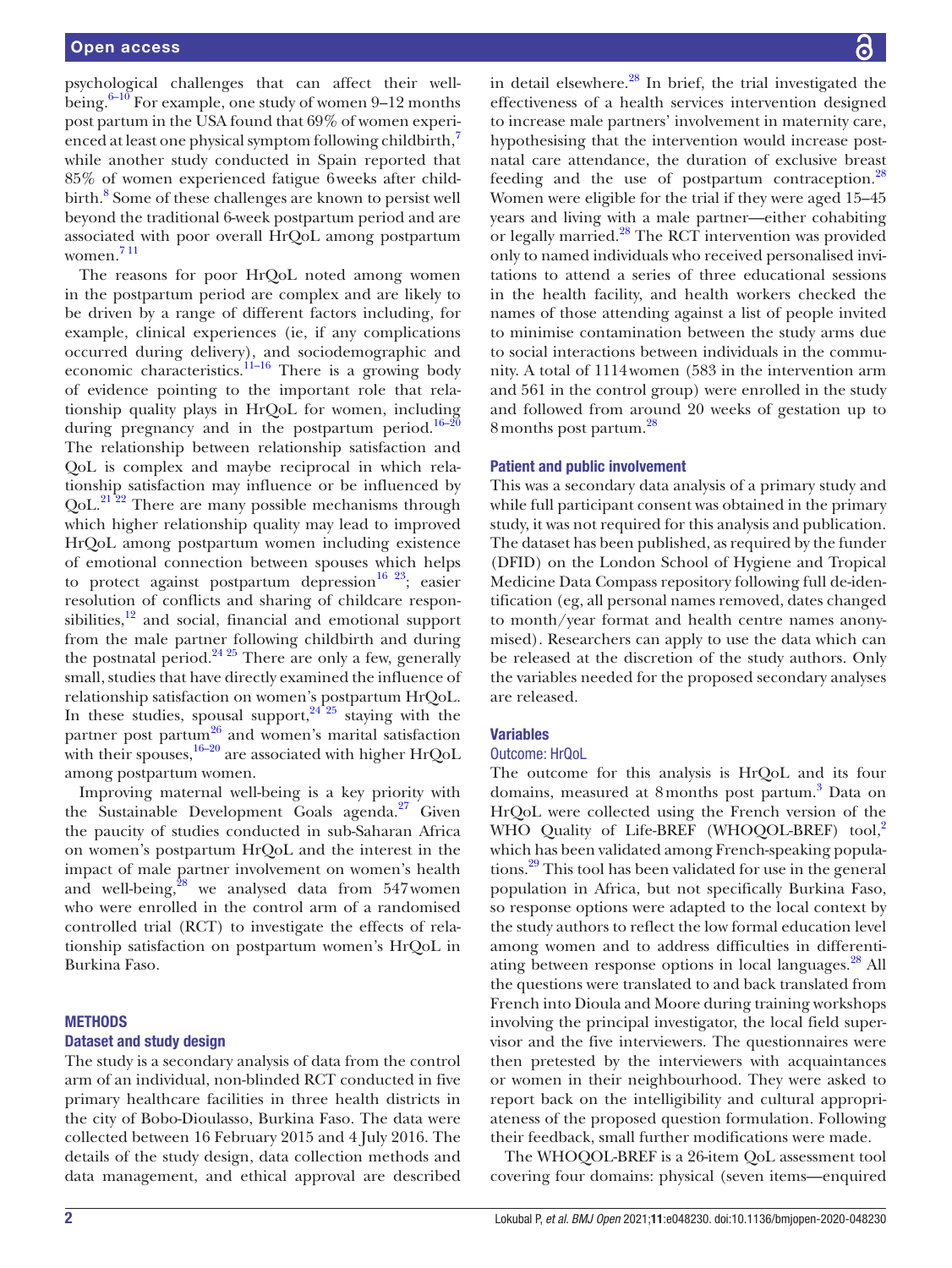about pain and discomfort; energy and fatigue; sleep and rest; dependence on medication; mobility; activities of daily living and working capacity), psychological (six items—enquired about positive feelings; negative feelings; self-esteem; thinking learning; memory and concentration; body image; spirituality, religion and personal beliefs), social (three items—personal relations; sex and practical social support) and environmental (eight items—financial resources; information and skills; recreation and leisure; home environment; access to health and social care; physical safety and security; physical environment; and transport). There are two further questions on general QoL and general health.<sup>[4](#page-6-2)</sup> The items probed women's perceptions about their life in the 4weeks preceding the questionnaire. For this study, each item was rated on a 3-point Likert scale (ie, dissatisfied/low=1, neither satisfied nor dissatisfied/moderate/average=2, satisfied/very much/high=3) with lower scores indicating lower HrQoL and the higher scores higher HrQoL. We summed these scores to give an overall HrQoL score and individual domain scores for each individual. We then transformed the respective scores to a 20-point scale and subsequently to a 100-point score scale as per WHO instructions,<sup>[3](#page-6-9)</sup> and analysed it as a continuous variable.

## Exposure: relationship satisfaction

The primary predictor for this study was relationship satisfaction measured at 8months post partum. We defined 'relationship satisfaction' in the postpartum period as a 'woman's satisfaction with her relationship with her partner and the degree of communication, shared decision-making and agreement between the couple'.<sup>28</sup> Data for this variable was only collected for women who were still staying with their partners or husbands 8months after childbirth. If women became single by 8 months post partum, data on relationship satisfaction were not collected and therefore these women are not part of the sample analysed. We calculated the relationship satisfaction score using a combination of 35 pretested questions adapted from the Marital Adjustment Test and Dyadic Adjustment Scale, $30\frac{31}{10}$  but not locally validated for use in Burkina Faso. Women were asked about their satisfaction with their partner, satisfaction with degree of communication, satisfaction with shared decision-making and agreement on 12 variables (family finances, the woman's own family, the woman's in-laws, number of children, children's health, children's education, children's nutrition, man's work, woman's work, time the couple spent together, family planning and cospouses or other women). Lower scores on these questions indicate lower satisfaction. We summed the scores from each individual question across all the questions to generate the total score. We analysed relationship satisfaction as a continuous variable.

# Potential confounders

We considered the following variables as potential confounders of the association between relationship

satisfaction and HrQoL: women's age at enrolment (15–24, 25–34 and 35+); women's education level (none, primary and secondary or higher); male partner's age at enrolment (20–29, 30–39 and 40+); male partner's education level (none, primary, secondary and tertiary); type of relationship (polygamy and monogamy); women's parity (primiparous—first child for that childbirth, secundipara—second child for that childbirth, multipara—more than two children for that childbirth); woman's postpartum place of residence (with her parents/in-laws and with male partner); source of finance for women's healthcare after childbirth (divided into four categories of did not attended care, paid for herself, care was paid for by partner and care was paid for by others); woman's need for contraception (not met and met); and woman's views on domestic violence (justified for at least one reason and not justified at all).

## Statistical analysis

We examined the distribution of participants' characteristics at baseline and at 8months using percentages for categorical variables and means, SD, medians and IQRs for continuous variables. We excluded missing data as it was minimal.

We examined the internal consistency and reliability of both the WHOQOL-BREF tool and relationship satisfaction index using Cronbach's alpha coefficient, which assesses how well a set of items, variables or attributes measures a single, one-dimensional latent construct among participants involved in a study. We considered Cronbach's alpha coefficient values 0.70 and above satisfactory. $32$  We then calculated the median and IQRs for the HrQoL (overall score and for each domain). This was done for the total sample of women and also stratified by relationship satisfaction. We conducted Spearman's rank correlation to investigate any correlation between the domain scores and relationship satisfaction.

In the multivariate analysis, we considered all the other variables potential confounders for the association between relationship satisfaction and HrQoL. Due to presence of heteroskedasticity, we ran a multiple linear regression model with robust SEs to estimate adjusted regression coefficients, adding all the variables to the model simultaneously. We analysed the data using STATA/SE V.15.1.

#### RESULTS

Of the 561women enrolled in the control arm of the study, 14 were missing at the 8months' post partum follow-up period: 11 were lost-to-follow-up without further information, one moved away, one withdrew voluntarily from the study and one died. Thus, the analysis is based on 547women who were still enrolled in the study at 8months post partum.

[Table](#page-3-0) 1 shows women's and their partner's characteristics at baseline and at 8 months. The relationship satisfaction score ranged from 3 to 56, with a mean score of 30.5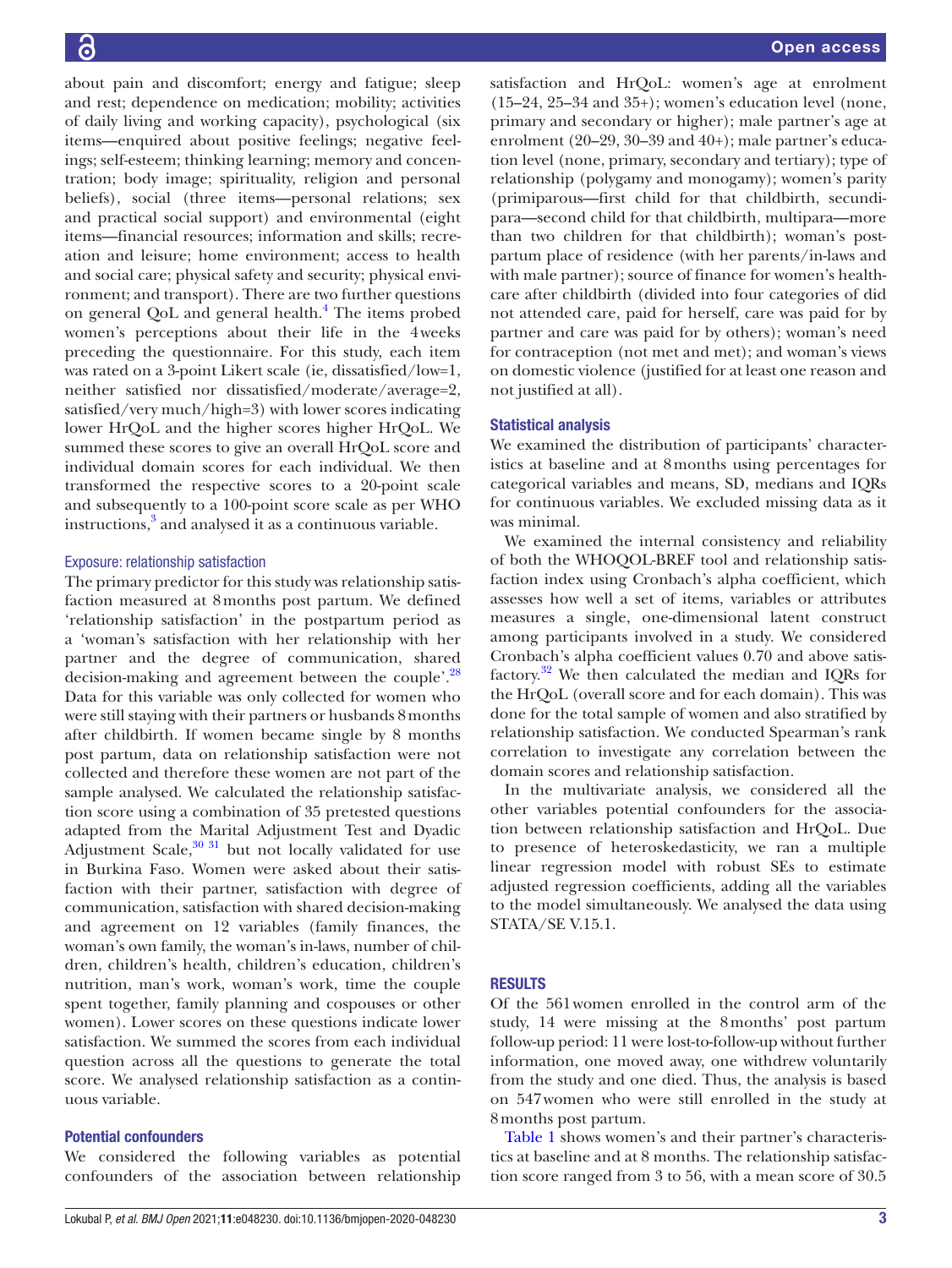<span id="page-3-0"></span>

| Demographic characteristics of women at the<br><b>Table 1</b><br>baseline and at 8 months (number, N=547) |                      |         |      |           |  |  |  |
|-----------------------------------------------------------------------------------------------------------|----------------------|---------|------|-----------|--|--|--|
| <b>Variable</b>                                                                                           | <b>Number</b><br>(n) | Percent | Mean | SD        |  |  |  |
| Relationship<br>satisfaction*                                                                             | 533                  |         | 30.5 | 10.1      |  |  |  |
| Age (in years)                                                                                            |                      |         |      |           |  |  |  |
| $15 - 24$                                                                                                 | 233                  | 42.6    |      |           |  |  |  |
| $25 - 34$                                                                                                 | 250                  | 45.7    |      |           |  |  |  |
| $35+$                                                                                                     | 64                   | 11.7    |      |           |  |  |  |
| Education level reached                                                                                   |                      |         |      |           |  |  |  |
| None                                                                                                      | 271                  | 49.5    |      |           |  |  |  |
| Primary                                                                                                   | 163                  | 29.8    |      |           |  |  |  |
| Secondary or<br>higher                                                                                    | 113                  | 20.7    |      |           |  |  |  |
| Type of relationship                                                                                      |                      |         |      |           |  |  |  |
| Polygamous                                                                                                | 84                   | 15.4    |      |           |  |  |  |
| Monogamous                                                                                                | 463                  | 84.6    |      |           |  |  |  |
| Woman's parity                                                                                            |                      |         |      |           |  |  |  |
| Primiparous                                                                                               | 139                  | 25.4    |      |           |  |  |  |
| Secundipara                                                                                               | 222                  | 40.6    |      |           |  |  |  |
| Multiparous                                                                                               | 186                  | 34.0    |      |           |  |  |  |
| Male partner's age (in years)t                                                                            |                      |         |      |           |  |  |  |
| $20 - 29$                                                                                                 | 133                  | 27.0    |      |           |  |  |  |
| $30 - 39$                                                                                                 | 240                  | 48.8    |      |           |  |  |  |
| $40+$                                                                                                     | 119                  | 24.2    |      |           |  |  |  |
| Male partner's education level reached‡                                                                   |                      |         |      |           |  |  |  |
| None                                                                                                      | 236                  | 47.9    |      |           |  |  |  |
| Primary                                                                                                   | 122                  | 24.8    |      |           |  |  |  |
| Secondary                                                                                                 | 87                   | 17.7    |      |           |  |  |  |
| <b>Tertiary</b>                                                                                           | 48                   | 9.7     |      |           |  |  |  |
| Woman's postpartum place of residence§                                                                    |                      |         |      |           |  |  |  |
| In-laws/own<br>family                                                                                     | 82                   | 15.2    |      |           |  |  |  |
| Husband                                                                                                   | 457                  | 84.8    |      |           |  |  |  |
| Funding for woman's care§                                                                                 |                      |         |      |           |  |  |  |
| Did not attend<br>care                                                                                    | 91                   | 16.9    |      |           |  |  |  |
| Woman                                                                                                     | 63                   | 11.7    |      |           |  |  |  |
| Partner                                                                                                   | 346                  | 64.2    |      |           |  |  |  |
| <b>Others</b>                                                                                             | 39                   | 7.2     |      |           |  |  |  |
| Meet need for family planning§                                                                            |                      |         |      |           |  |  |  |
| <b>Unmet</b>                                                                                              | 101                  | 18.7    |      |           |  |  |  |
| Met                                                                                                       | 438                  | 81.3    |      |           |  |  |  |
| Views on domestic violence§                                                                               |                      |         |      |           |  |  |  |
| Justified for<br>at least one<br>reason                                                                   | 210                  | 39.0    |      |           |  |  |  |
|                                                                                                           |                      |         |      | Continued |  |  |  |

| <b>Table 1</b> Continued                                                                                                                                                         |                      |                |      |    |  |
|----------------------------------------------------------------------------------------------------------------------------------------------------------------------------------|----------------------|----------------|------|----|--|
| Variable                                                                                                                                                                         | <b>Number</b><br>(n) | <b>Percent</b> | Mean | SD |  |
| Not justified<br>at all                                                                                                                                                          | 329                  | 61.0           |      |    |  |
| *Data on only 533 observations available.<br>†Data on only 492 observations available.<br>‡Data on only 493 observations available.<br>§Data on only 539 observations available. |                      |                |      |    |  |

(SD=10.1), median score of 30 and IQR of 13 (24–37). The Cronbach's alpha coefficient for relationship satisfaction was 0.849 (not shown). The youngest woman was 16 years and the oldest was 43 years old. The median age of the women was 26 years with an IQR of 9 years (21–30 years) and only 64 (12%) were 35 years and older. About 50% of women had no formal education and 85% were in a monogamous relationship. There was information available on 492 male partners with a median age of 33 years (IQR 29–39 years). The youngest was 20 years and the oldest was 62 years old and about half (49%) of the men were aged 30–39 years. Over 70% (358) of the men had either no education or had attained primary education only. Eighty-five per cent (457) of women stayed at the partner's place post partum, 64% (346) had their healthcare paid for by their partners while 81% (438) had met the need for family planning while 61% did not view domestic violence justifiable at all.

[Table](#page-4-0) 2 shows transformed HrQoL scores with Cronbach's alpha coefficient (N=547). Overall, we observed excellent internal consistency across all 26 questions with a Cronbach's alpha coefficient of 0.853. For the individual domains, Cronbach's alpha was as follows: 0.703 for physical, 0.721 for psychological, 0.383 for social and 0.555 for environmental. In this population, the median overall HrQoL score was 84.0 (IQR 14.4).

[Table](#page-4-1) 3 shows the Spearman's rank correlation results between the domains of HrQoL. We noted statistically significant moderate correlation between the physical and psychological domains  $(58\%, p \text{ value } <0.001)$ , physical and environmental domains (56%, p<0.001), psychological and environmental domains (58%, p value <0.001), psychological and social domains (47%, p value  $\langle 0.001 \rangle$ , and social and environmental domains (50%, p value  $<0.001$ ).

[Table](#page-5-0) 4 shows the unadjusted and adjusted mean regression coefficients with robust SEs for the association between HrQoL and relationship satisfaction. In both unadjusted and fully adjusted models, relationship adjustment was associated with the overall HrQoL and its domains. We found that for each point increase in relationship score, the overall HrQoL score increased by 0.39 (p value  $\langle 0.001 \rangle$ ) in both the unadjusted (95% CI 0.23 to 0.56) and adjusted regression models (95%CI 0.20 to 0.57). In the unadjusted model, the highest increases in HrQoL were noted with the social (regression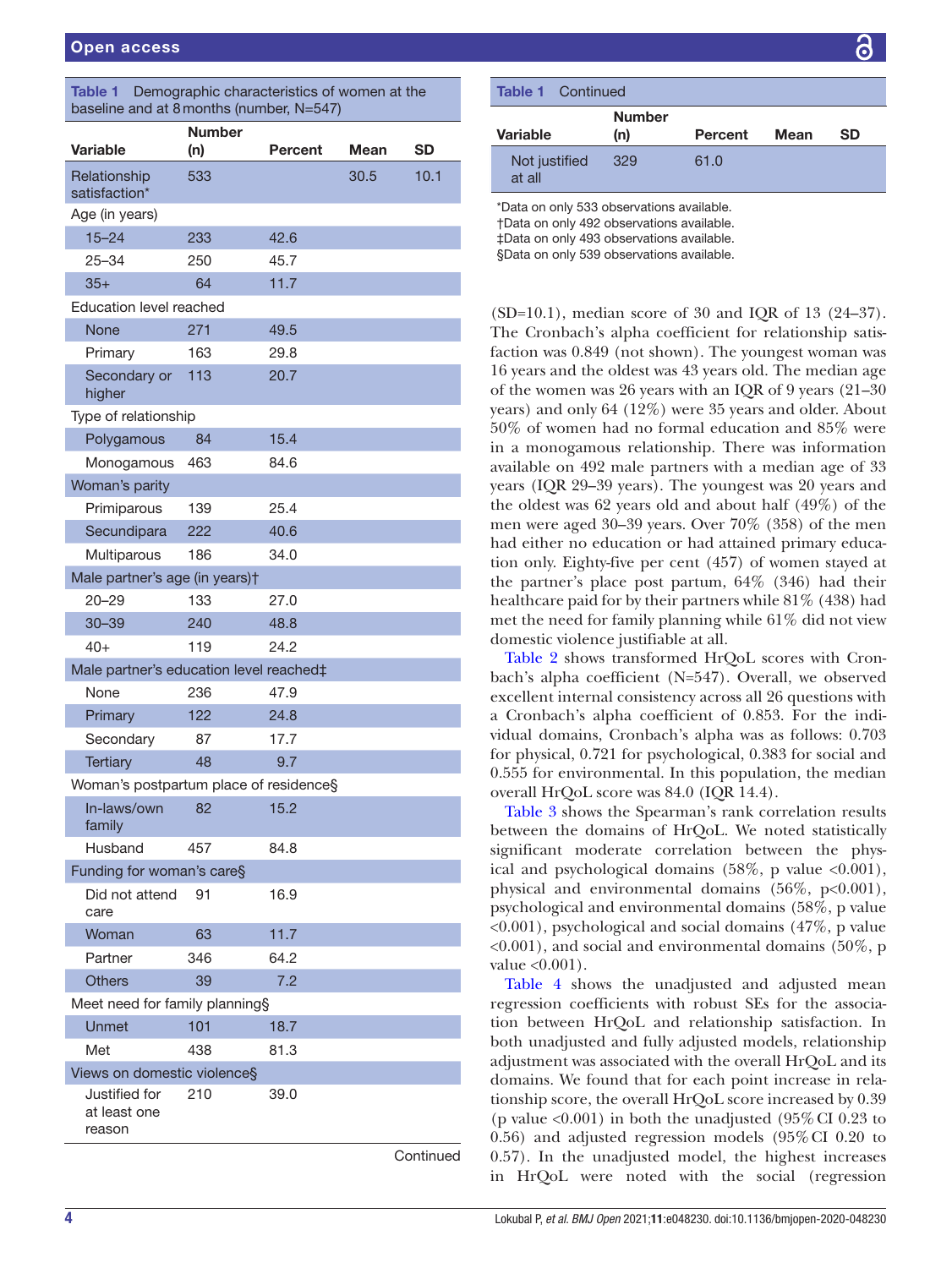<span id="page-4-0"></span>

| Transformed health-related quality of life scores with Cronbach's alpha coefficient (N=547)<br>Table 2 |               |             |           |               |                 |                 |                  |
|--------------------------------------------------------------------------------------------------------|---------------|-------------|-----------|---------------|-----------------|-----------------|------------------|
| <b>Domains</b>                                                                                         | <b>Number</b> | <b>Mean</b> | <b>SD</b> | <b>Median</b> | 25th percentile | 75th percentile | Cronbach's alpha |
| Physical*                                                                                              | 546           | 85.0        | 12.9      | 88.1          | 82.1            | 94.0            | 0.703            |
| Psychological <sup>+</sup>                                                                             | 545           | 88.4        | 13.4      | 93.1          | 79.2            | 100             | 0.721            |
| Social <sup>+</sup>                                                                                    | 545           | 88.0        | 14.0      | 86.1          | 86.1            | 100             | 0.383            |
| Environmental <sup>+</sup>                                                                             | 545           | 74.5        | 12.9      | 74.0          | 63.5            | 84.4            | 0.550            |
| Overall <sup>±</sup>                                                                                   | 540           | 83.0        | 10.5      | 84.0          | 76.0            | 90.4            | 0.853            |
| *One observation missing.<br><b>Two observations missing.</b><br>±Seven observations missing.          |               |             |           |               |                 |                 |                  |

coefficient=0.56,  $95\%$  CI 0.35 to 0.77, p value <0.001) and the environmental domains (regression coefficient=0.50,  $95\%$  CI 0.30 to 0.69, p value  $\langle 0.001 \rangle$  while the lowest increases were noted with the psychological (regression coefficient=0.25,  $95\%$  CI 0.05 to 0.44, p value =0.013 and physical (regression coefficient=0.28,  $95\%$  CI 0.07 to 0.49, p=0.010). There were no differences in regression coefficients between the adjusted and unadjusted models in the psychological and the environmental domains while the regression coefficient for the physical domain increased to 0.32 (95% CI 0.07 to 0.57, p value =0.013) but that for the social domain decreased to 0.46 (95% CI 0.22 to 0.69, p value <0.001).

#### **DISCUSSION**

## Key findings

Overall, this study shows that higher relationship satisfaction scores are associated with better HrQoL among postpartum women in Burkina Faso for all the individual domains of HrQoL and the overall HrQoL.

The dose–response association between relationship satisfaction and the overall HrQoL and its domains is consistent with findings from studies elsewhere that demonstrate that higher marital or relationship satisfaction is associated with an improved HrQoL among post-partum women.<sup>[11 17 33–36](#page-6-7)</sup> These findings are also consistent with findings from a systematic review exploring what matters to women in the postnatal period that showed that family relationships as well as overcoming physical and emotional challenges in the postnatal period were important considerations for women. $37$  Higher relationship satisfaction is likely to be related to women's assessments of better spousal social, economic and emotional

support in the postpartum period, factors known to be associated with higher HrQoL overall. $24$   $26$   $38-40$  Better spousal support has been shown to lead to reductions in stress, anxiety during pregnancy, childbirth and in the postpartum period, offsetting some of the challenges of coping with parenthood and child care. $26$  In our study, we defined relationship satisfaction in relation to shared decision making, agreement on key family issues and communication between the couples. Couples who frequently discuss, agree and make joint decisions on key family issues are likely to support each other to achieve their desired targets and thus have a higher HrQoL than those who do not.<sup>[24 25](#page-7-2)</sup> Increased spousal support may be responsible for the observed association between better relationship scores with HrQoL. However, women in Burkina Faso typically receive support from their extended family and social network, often in the form of financial and other assistance (such as helping in the care of the newborn) following childbirth.<sup>9</sup> Thus, factors other than spousal support may explain the high HrQoL reported by women in our study. It is also plausible that a positive feedback loop or reciprocal relationship exists between relationship satisfaction and HrQoL in which relationship satisfaction influences and is influenced by  $HrQoL$ ,<sup>21  $\overline{22}$ </sup> in which, for example, better relationship satisfaction leads to better HrQoL which in turn leads to better relationship satisfaction.

Our results also show that overall, women had high HrQoL scores at 8months post partum. In a study validating the WHOQOL-BREF tool at 6 weeks post partum among Australian women with postnatal depression (PND) and those without PND, women without PND had higher mean scores compared with those with PND; the

<span id="page-4-1"></span>

| Table 3<br>Correlation matrix between health-related quality of life domains |                     |                      |                     |               |  |
|------------------------------------------------------------------------------|---------------------|----------------------|---------------------|---------------|--|
|                                                                              | <b>Physical</b>     | <b>Psychological</b> | <b>Social</b>       | Environmental |  |
| Physical                                                                     | 1.00                |                      |                     |               |  |
| Psychological                                                                | $0.58$ ( $<$ 0.001) | 1.00                 |                     |               |  |
| Social                                                                       | $0.36$ ( $0.001$ )  | $0.47$ ( $<$ 0.001)  | 1.00                |               |  |
| Environmental                                                                | $0.56$ ( $<$ 0.001) | $0.58$ ( $<$ 0.001)  | $0.50$ ( $<$ 0.001) | 1.00          |  |
| P values in parentheses.                                                     |                     |                      |                     |               |  |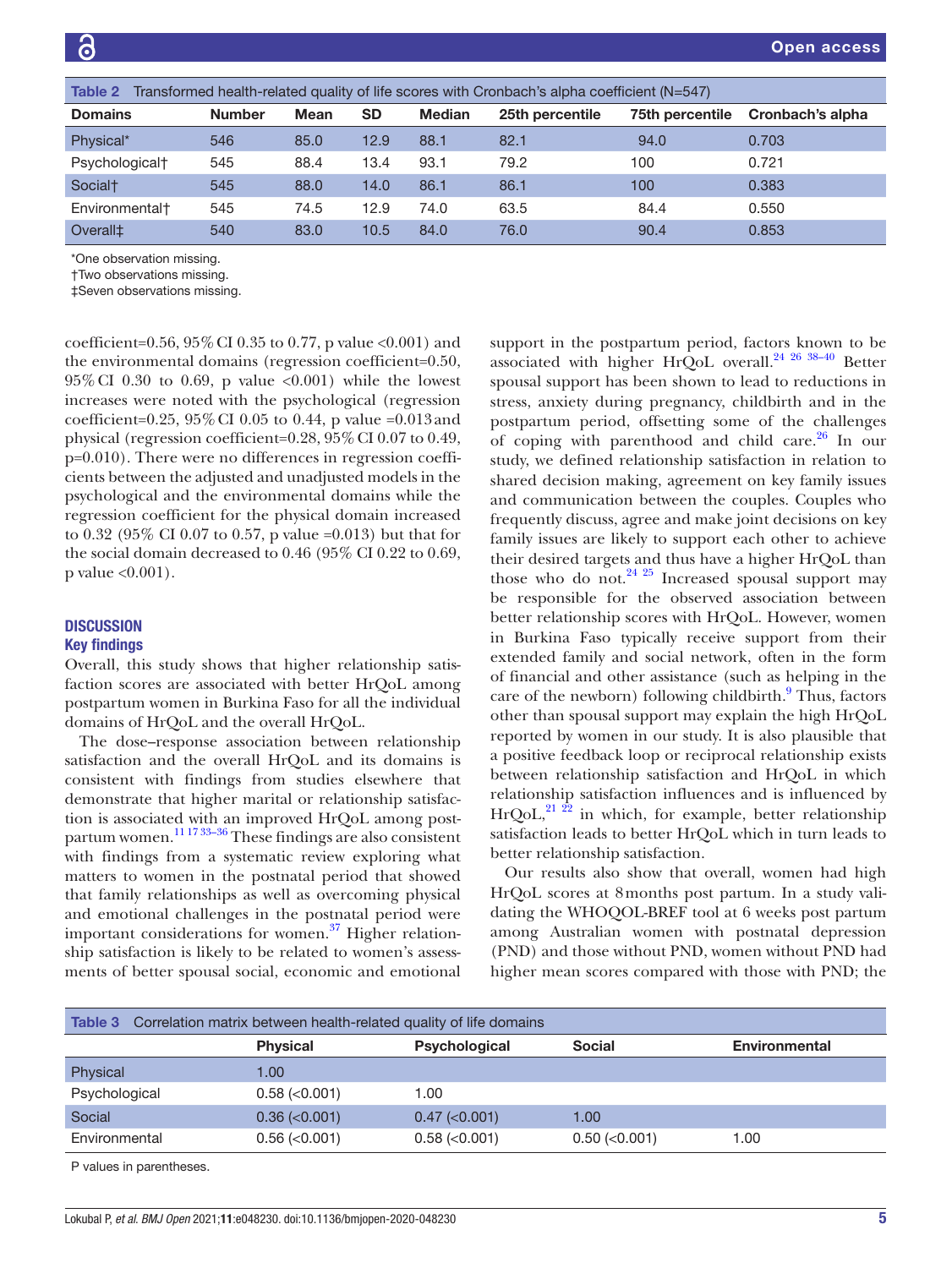<span id="page-5-0"></span>

| Association between relationship satisfaction and HrQoL using multiple linear regression with robust SEs*<br>Table 4 |                                    |                         |         |                                   |                         |         |  |
|----------------------------------------------------------------------------------------------------------------------|------------------------------------|-------------------------|---------|-----------------------------------|-------------------------|---------|--|
|                                                                                                                      | Unadjusted regression coefficients |                         |         | Adjusted regression coefficients* |                         |         |  |
| <b>Relationship satisfaction</b>                                                                                     | Coeff.                             | 95% CI                  | P value | Coeff.                            | 95% CI                  | P value |  |
| Physical                                                                                                             | 0.28                               | $0.07$ to $0.49$        | 0.010   | 0.32                              | 0.07 to 0.57            | 0.013   |  |
| Psychological                                                                                                        | 0.25                               | $0.05$ to $0.44$        | 0.013   | 0.25                              | $0.02$ to $0.49$        | 0.037   |  |
| Social                                                                                                               | 0.56                               | 0.35 to 0.77            | < 0.001 | 0.46                              | $0.22$ to $0.69$        | < 0.001 |  |
| Environment                                                                                                          | 0.50                               | $0.30 \text{ to } 0.69$ | < 0.001 | 0.49                              | $0.25$ to $0.73$        | < 0.001 |  |
| Overall HrQoL                                                                                                        | 0.39                               | $0.23$ to $0.56$        | < 0.001 | 0.39                              | $0.20 \text{ to } 0.57$ | < 0.001 |  |

\*Adjusted for age, education level, type of relationship, parity, male partner's age, male partner's education level, woman's postpartum place of residence, funding for woman's healthcare, met need for contraception and views on domestic violence.

Coeff., regression coefficient; HrQoL, health-related quality of life.

mean overall score for HrQoL for women without PND was 15.8 in the 20-score scale (equivalent to 73.9 in the 100-score scale) and the highest mean score of HrQoL for women without PND was observed in the environmental domain (16.2 in the 20-score scale, equivalent to 76.3 when transformed to the 100-score scale) while the lowest was observed in the psychological scale (15.5/20 or  $71.9/100$ .<sup>41</sup> In our study, however, the highest mean score was observed in the psychological domain with the lowest obtained in the environmental domain. The differences are likely due to sociodemographic and economic differences as well as differences in infrastructure, accessibility of local health-promoting resources and amenities of the local environments between Australian women (high-income country) and those from our study (low-income country). Whereas most studies show that women's postpartum HrQoL decreases following childbirth, this period also often brings joy to women and their partners and may be associated with improved HrQoL.<sup>42</sup> It is also possible that any childbirth related-health issues, for example, postpartum depression, will have resolved by 8months and women may have adapted to the demands of caring for a new infant. Other studies suggest that HrQoL is related to time from childbirth. A longitudinal study comparing perinatal and postnatal HrQoL among 465women in semi-rural Bangladesh showed that overall mean HrQoL scores increased by 37% from the perinatal period (within 2–7days) to the postpartum period (within  $40-60 \text{ days}$ ).<sup>43</sup> The same study also showed that whereas 58% of women experienced moderate or severe levels of health problems in the perinatal period, these (health problems) resolved in the postpartum period and women experienced a high  $QoL<sup>43</sup>$  Another prospective longitudinal study of Iranian women at 6–8 and 12–14 weeks post partum showed that women had higher HrQoL scores in the 12–14 weeks' period compared with  $6-8$  weeks.<sup>44</sup> In contrast, a study comparing HrQoL among employed and unemployed Nigerian women at 6, 12 and 18 weeks post partum showed that all women had the highest HrQoL scores at 12 weeks irrespective of employment status while employed women—with only 3months' maternity leave—scored lower than the unemployed women at all three timepoints, underscoring the importance of other

determinants such as women's employment in addition to temporal influences on postpartum women's HrQoL.<sup>[45](#page-7-14)</sup> However, the duration from childbirth to the time of HrQoL assessment differs markedly between women in our study (8months) from most of the women studied.

The Cronbach's alpha coefficient was satisfactory for the overall HrQoL, and the physical and psychological domains, but low for the social and environmental domains. This may be related to the small numbers of items for the social domain, the unrelatedness of the questions to a particular domain among this population or the heterogeneity of the questions.<sup>24647</sup> Although the internal consistency of the WHOQOL-BREF tool has been established in the general population,<sup>2</sup> and among postpartum women,<sup>[41](#page-7-10)</sup> and found to be satisfactory, it has not been validated among postpartum women in Burkina Faso or Africa. Using a 3-Likert WHOQOL-BREF questionnaire on a large sample of 1963 Nigerian adolescents, Akpa and Fowobaje showed that a two-factor model of the WHOQOL-BREF in Nigeria and related settings had better internal consistency and reliability than the current universally accepted and used four-factor model. $47$  It is thus possible that the differential conceptualisation of the WHOQOL-BREF tool questions, $47$  may account for the low Cronbach's alpha in the social and environmental domains in our study population.

#### Study strengths and limitations

This is one of the few studies to explore HrQoL during the extended postpartum period in an African setting, whereas most studies have documented it during pregnancy or the immediate postpartum period.

Our study has several limitations. It was conducted in Bobo-Dioulasso, an urban setting where access to healthcare is relatively easy and does not therefore represent the experience of women in the entire country. Data collection on HrQoL and relationship satisfaction took place at one point in time 8months after childbirth and we cannot rule out reverse causality in which women who have high HrQoL scores are consequently more likely to feel satisfied with their relationship. In addition, we did not validate the tools locally for collecting the outcomes and the main exposure although we adapted them to suit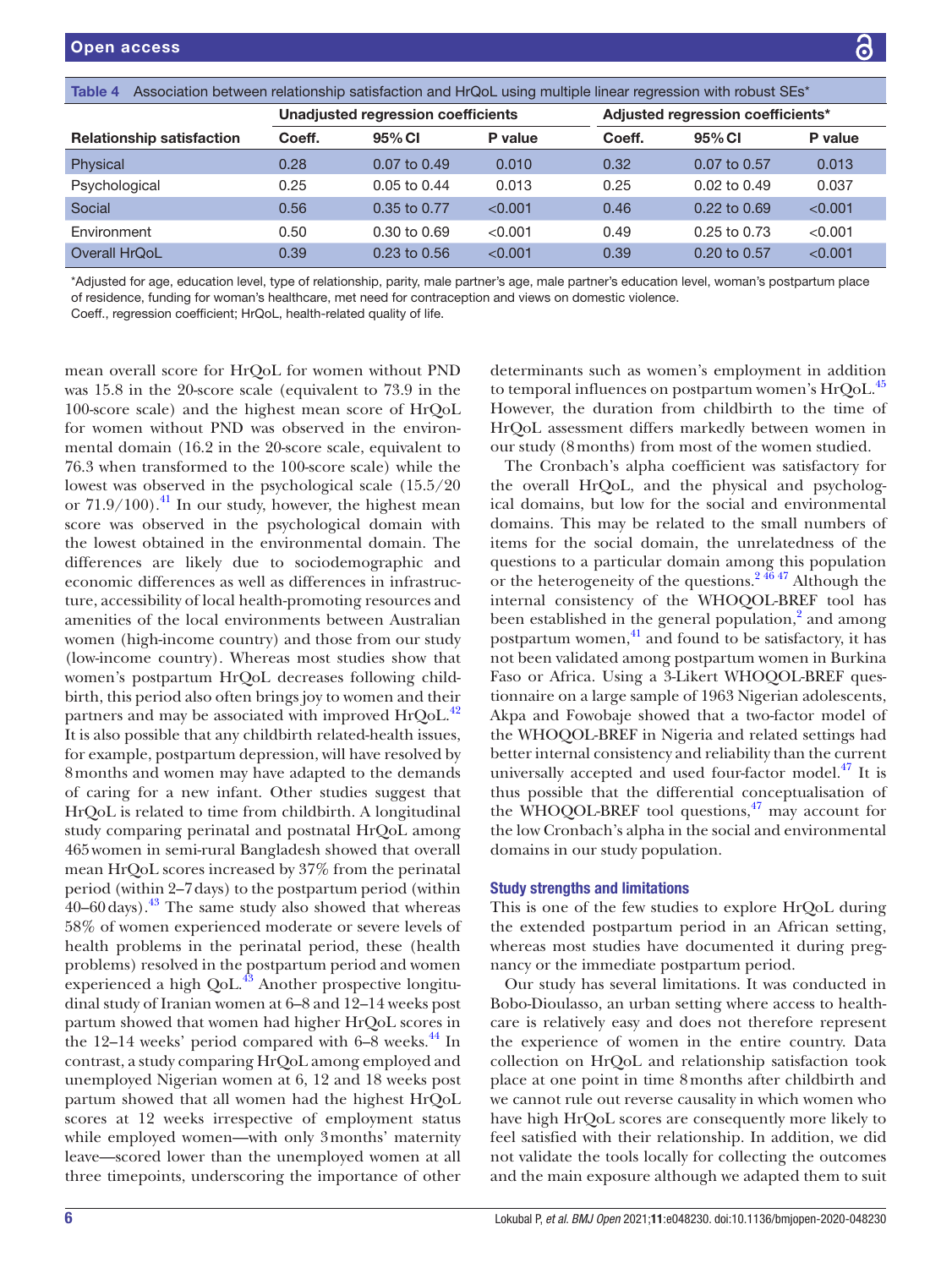the local context and also conducted rigorous pretesting to ensure it was adequately understood by the participants. However, both tools had good internal reliability consistency (relationship satisfaction 0.849 and HrQoL 0.853) while the results for the social domain need to be interpreted with caution due to its low Cronbach's alpha. Although we did not compare the 5-rated and 3-rated Likert scales, the good internal consistency of the 3-rated Likert scale suggests that it may be preferable in situations where many variables need to be collected in a short time where resources are limited and participants have low education levels, which may present semantic challenges that make it difficult to distinguish between some response options in the questionnaire. However, a validation of the WHOQOL-BREF tool for use among postpartum women in sub-Saharan Africa is needed.

Our study may have also suffered from several response biases such as social desirability bias, satisficing, acquiescence and positive biases. Finally, we did not include in the analysis all potential confounders of the association between relationship satisfaction and HrQoL such as sex of the babies, delivery mode and employment that are known to affect HrQoL among postpartum women. This was due to the small number of observations in some categories, the long-time lag between the occurrence of an event (such as type of delivery) and the administration of the questions, and most of our study participants did not have meaningful gainful employment and as such, categorisation was difficult.

# **CONCLUSION**

Relationship satisfaction is associated with improved HrQoL among postpartum women in Burkina Faso, an important finding for public health practitioners who seek to improve women's well-being after childbirth. In another study, we found that an intervention promoting male partner involvement in maternity care in the same population improved relationship satisfaction, alongside uptake of maternity care. It is therefore plausible that policies that support male involvement in maternal health might also lead to increased HrQoL directly or through relationship satisfaction. Further observational and intervention research would be needed to confirm this link and other determinants of women's HrQoL.

Twitter Marina Daniele [@marasdan](https://twitter.com/marasdan) and Veronique Filippi [@1verofilippi](https://twitter.com/1verofilippi)

Acknowledgements The authors wish to acknowledge the Economic and Social Research Council (ESRC) which funded Marina Daniele's studies at the London School of Hygiene and Tropical Medicine and the Chevening Scholarship and the London School of Hygiene and Tropical Medicine which funded Paul Lokubal's MSc studies at the London School of Hygiene and Tropical Medicine.

Contributors MD and VF conceived the idea, planned and designed the primary study. PL wrote the first draft while SC reviewed and provided statistical input. CC, SC, MD, RG and VF edited the draft and provided critical insights. All authors have approved and contributed to the final submitted manuscript.

Funding This study was funded by the Strengthening Evidence for Programming on Unintended Pregnancy (STEP UP) Research Programme Consortium (grant code EPIDHC20) of which VF is a member, and by a contribution from the Faculty of Epidemiology and Population Health, London School of Hygiene and Tropical

Medicine. STEP UP is funded by UKAid from the Department for International Development.

Competing interests None declared.

Patient consent for publication Not required.

Ethics approval The original study obtained ethics approvals from the London School of Hygiene and Tropical Medicine (LSHTM) (Reference Number 8787), Population Council (Reference Number 662) and Burkina Faso Comite D'Ethique Pour La Recherche En Sante (Reference Number Decembre 2014). This was a secondary data analysis of a clinical trial registered with ClinicalTrials.gov. The ethics for this project was obtained from LSHTM MSc Ethics and Research Committee (Reference Number 16964).

Provenance and peer review Not commissioned; externally peer reviewed.

Data availability statement All data relevant to the study are included in the article. All data relevant to the analysis are uploaded as supplementary information and is with the editors. Re-use is permitted given the authors are acknowledged in any publication. Further data may be obtained by emailing MD.

Open access This is an open access article distributed in accordance with the Creative Commons Attribution 4.0 Unported (CC BY 4.0) license, which permits others to copy, redistribute, remix, transform and build upon this work for any purpose, provided the original work is properly cited, a link to the licence is given, and indication of whether changes were made. See: [https://creativecommons.org/](https://creativecommons.org/licenses/by/4.0/) [licenses/by/4.0/](https://creativecommons.org/licenses/by/4.0/).

#### ORCID iDs

Paul Lokubal <http://orcid.org/0000-0002-1212-2035> Clara Calvert <http://orcid.org/0000-0003-3272-1040> Simon Cousens <http://orcid.org/0000-0001-8970-2305> Marina Daniele<http://orcid.org/0000-0002-5666-9489> Veronique Filippi<http://orcid.org/0000-0003-1331-3391>

#### **REFERENCES**

- <span id="page-6-0"></span>1 World Health Organization (WHO). *Constitution of the World Health Organization*, 1948.
- <span id="page-6-1"></span>2 Skevington SM, Lotfy M, O'connell KA. *The World Health Organization's WHOQOL-BREF quality of life assessment: Psychometric properties and results of the international field trial. A Report from the WHOQOL Group*, 2004.
- <span id="page-6-9"></span>3 World Health Organization (WHO). Introduction, adminstration, scoring and generic version of the assessment: WHOQOL-BREF.
- <span id="page-6-3"></span><span id="page-6-2"></span>World Health Organization (WHO). Whoqol: measuring quality of life. 5 Torrance GW. Utility approach to measuring health-related quality of
- <span id="page-6-4"></span>life. *[J Chronic Dis](http://dx.doi.org/10.1016/0021-9681(87)90019-1)* 1987;40:593–600. 6 GBD 2013 DALYs and HALE Collaborators, Murray CJL, Barber
- RM, *et al*. Global, regional, and national disability-adjusted life years (DALYs) for 306 diseases and injuries and healthy life expectancy (HALE) for 188 countries, 1990-2013: quantifying the epidemiological transition. *[Lancet](http://dx.doi.org/10.1016/S0140-6736(15)61340-X)* 2015;386:2145–91.
- <span id="page-6-5"></span>7 Webb DA, Bloch JR, Coyne JC, *et al*. Postpartum physical symptoms in new mothers: their relationship to functional limitations and emotional well-being. *[Birth](http://dx.doi.org/10.1111/j.1523-536X.2008.00238.x)* 2008;35:179–87.
- <span id="page-6-6"></span>Martínez-Galiano J, Hernández-Martínez A, Rodríguez-Almagro J, *et al*. Women's Quality of Life at 6 Weeks Postpartum: Influence of the Discomfort Present in the Puerperium. *[Int J Environ Res Public](http://dx.doi.org/10.3390/ijerph16020253)  [Health](http://dx.doi.org/10.3390/ijerph16020253)* 2019;16:253.
- <span id="page-6-10"></span>9 Storeng KT, Drabo S, Filippi V. Too poor to live? A case study of vulnerability and maternal mortality in Burkina Faso. *[Glob Health](http://dx.doi.org/10.1177/1757975912462420)  [Promot](http://dx.doi.org/10.1177/1757975912462420)* 2013;20:33–8.
- 10 Filippi V, Ganaba R, Calvert C, *et al*. After surgery: the effects of life-saving caesarean sections in Burkina Faso. *[BMC Pregnancy](http://dx.doi.org/10.1186/s12884-015-0778-7)  [Childbirth](http://dx.doi.org/10.1186/s12884-015-0778-7)* 2015;15:348.
- <span id="page-6-7"></span>11 Saurel-Cubizolles MJ, Romito P, Lelong N, *et al*. Women's health after childbirth: a longitudinal study in France and Italy. *[BJOG](http://dx.doi.org/10.1111/j.1471-0528.2000.tb11608.x)* 2000;107:1202–9.
- <span id="page-6-8"></span>12 Gharibi M, Sanagouymoharer G, Yaghoubinia F. The relationship between quality of life with marital satisfaction in nurses in social security hospital in Zahedan. *[Glob J Health Sci](http://dx.doi.org/10.5539/gjhs.v8n2p178)* 2015;8:178–84.
- 13 Ruffieux M, Nussbeck FW, Bodenmann G. Long-Term prediction of relationship satisfaction and stability by stress, coping, communication, and well-being. *[J Divorce Remarriage](http://dx.doi.org/10.1080/10502556.2014.931767)* 2014;55:485–501.
- 14 Basharpoor S, Sheykholeslami A. The relation of marital adjustment and family functions with quality of life in women. *[Eur J Psychol](http://dx.doi.org/10.5964/ejop.v11i3.859)* 2015;11:432–41.